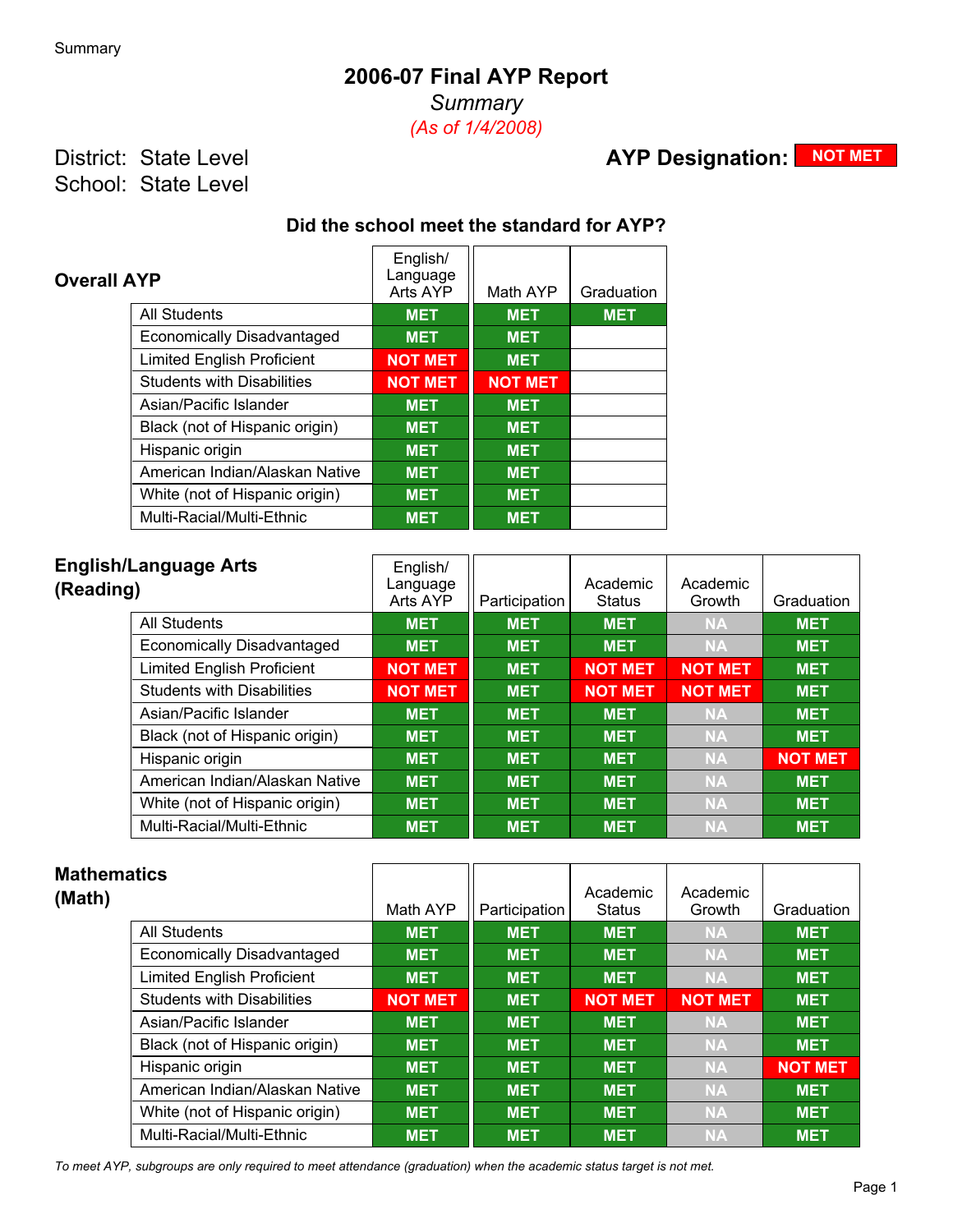# **2006-07 Final AYP Report** *Reading Knowledge and Skills Details*

### District: State Level School: State Level

## **Participation Target: 95%**

| <b>Participation</b>                            |               | Participation |        | Non Participation |       | Participation | Participation |
|-------------------------------------------------|---------------|---------------|--------|-------------------|-------|---------------|---------------|
|                                                 | Participation | $05 - 06$     | 06-07  | $05-06$           | 06-07 | Denominator   | Rate          |
| All Students                                    | <b>MET</b>    | 295169        | 295931 | 3137              | 3073  | 597310        | 99            |
| Economically Disadvantaged                      | <b>MET</b>    | 130533        | 132501 | 1130              | 1218  | 265382        | 99            |
| <b>Limited English Proficient</b>               | <b>MET</b>    | 34464         | 38182  | 245               | 174   | 73065         | 99            |
| <b>Students with Disabilities</b><br><b>MET</b> |               | 43136         | 43246  | 951               | 1032  | 88365         | 98            |
| Asian/Pacific Islander                          | <b>MET</b>    | 13509         | 13617  | 92                | 97    | 27315         | 99            |
| Black (not of Hispanic origin)                  | <b>MET</b>    | 8764          | 8794   | 141               | 143   | 17842         | 98            |
| Hispanic origin                                 | <b>MET</b>    | 45108         | 48239  | 529               | 524   | 94400         | 99            |
| American Indian/Alaskan Native                  | <b>MET</b>    | 6411          | 6310   | 107               | 108   | 12936         | 98            |
| White (not of Hispanic origin)                  | <b>MET</b>    | 211973        | 207628 | 2144              | 2067  | 423812        | 99            |
| Multi-Racial/Multi-Ethnic                       | <b>MET</b>    | 3662          | 5888   |                   | 5     | 9562          | 100           |

*The participation target may be met using either a one or two year participation rate.*

#### **ELA Target: 50%**

|                                   |                           | 2005-2006 |                             | 2006-2007                  |         |        |                        |                    |                           |
|-----------------------------------|---------------------------|-----------|-----------------------------|----------------------------|---------|--------|------------------------|--------------------|---------------------------|
| <b>Academic Status</b>            | Academic<br><b>Status</b> | # Tests   | 05-06<br>Standards<br># Met | 06-07<br>Standards<br>#Met | # Tests | # Met  | % Met<br><b>Status</b> | Margin<br>of Error | Adjusted<br><b>Status</b> |
| <b>All Students</b>               | <b>MET</b>                | 283573    | 218330                      | 208173                     | 284744  | 213016 | 75.90                  | 0.22               | 76.12                     |
| <b>Economically Disadvantaged</b> | <b>MET</b>                | 123680    | 83685                       | 76451                      | 125789  | 79955  | 65.60                  | 0.33               | 65.93                     |
| <b>Limited English Proficient</b> | <b>NOT MET</b>            | 30673     | 16003                       | 13227                      | 34589   | 16187  | 49.32                  | 0.64               | 49.97                     |
| <b>Students with Disabilities</b> | <b>NOT MET</b>            | 41563     | 20310                       | 20282                      | 41807   | 18423  | 46.46                  | 0.57               | 47.03                     |
| Asian/Pacific Islander            | <b>MET</b>                | 12780     | 10376                       | 9949                       | 12893   | 10251  | 80.35                  | 1.03               | 81.37                     |
| Black (not of Hispanic origin)    | <b>MET</b>                | 8271      | 5540                        | 5126                       | 8280    | 5117   | 64.39                  | 1.28               | 65.67                     |
| Hispanic origin                   | <b>MET</b>                | 41694     | 24780                       | 21666                      | 44979   | 24320  | 56.65                  | 0.56               | 57.21                     |
| American Indian/Alaskan Native    | <b>MET</b>                | 6100      | 4306                        | 4062                       | 6010    | 3987   | 68.48                  | 1.50               | 69.98                     |
| White (not of Hispanic origin)    | <b>MET</b>                | 205683    | 166146                      | 160547                     | 201694  | 161018 | 80.31                  | 0.26               | 80.57                     |
| Multi-Racial/Multi-Ethnic         | <b>MET</b>                | 3514      | 2802                        | 2648                       | 5644    | 4343   | 78.02                  | 1.72               | 79.74                     |

|                                   | 2005-2006          |                                    |                             | 2006-07                            |                    |                  |
|-----------------------------------|--------------------|------------------------------------|-----------------------------|------------------------------------|--------------------|------------------|
| <b>Academic Growth</b>            | Academic<br>Growth | 05-06<br><b>Standards</b><br>% Met | 06-07<br>Standards<br>% Met | 06-07<br><b>Standards</b><br>% Met | Change in<br>% Met | Growth<br>Target |
| <b>All Students</b>               | <b>NA</b>          | 76.99                              | 73.41                       | 74.81                              | 1.40               | 2.66             |
| Economically Disadvantaged        | <b>NA</b>          | 67.66                              | 61.81                       | 63.56                              | 1.75               | 3.82             |
| <b>Limited English Proficient</b> | <b>NOT MET</b>     | 52.NV/                             | 43.12                       | 46.80                              | 3.68               | 5.69             |
| <b>Students with Disabilities</b> | <b>NOT MET</b>     | 48.87                              | 48.80                       | 44.07                              | $-4.73$            | 5.12             |
| Asian/Pacific Islander            | <b>NA</b>          | 81.19                              | 77.85                       | 79.51                              | 1.66               | 2.22             |
| Black (not of Hispanic origin)    | <b>NA</b>          | 66.98                              | 61.98                       | 61.80                              | $-0.18$            | 3.80             |
| Hispanic origin                   | <b>NA</b>          | 59.43                              | 51.96                       | 54.07                              | 2.11               | 4.80             |
| American Indian/Alaskan Native    | <b>NA</b>          | 70.59                              | 66.59                       | 66.34                              | $-0.25$            | 3.34             |
| White (not of Hispanic origin)    | <b>NA</b>          | 80.78                              | 78.06                       | 79.83                              | 1.78               | 2.19             |
| Multi-Racial/Multi-Ethnic         | <b>NA</b>          | 79.74/                             | 75.36                       | 76.95                              | 1.59               | 2.46             |

*Academic growth is calculated using the percentage of students in 2005-06 and 2006-07 meeting achievement/performance standards adopted 3/15/07.*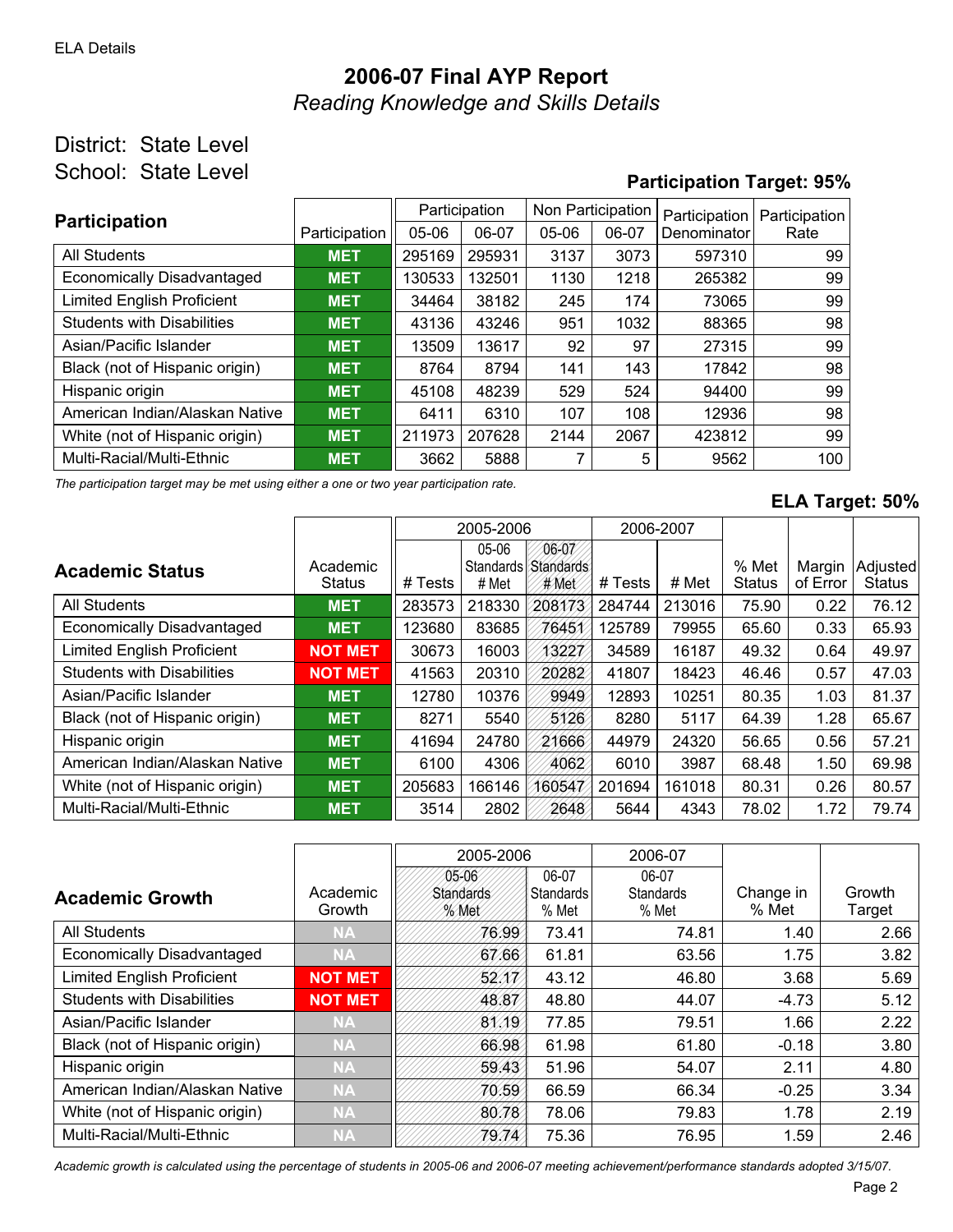# **2006-07 Final AYP Report** *Mathematics Knowledge and Skills Details*

### District: State Level School: State Level

## **Participation Target: 95%**

| <b>Participation</b>              |               | Participation |        | Non Participation |       | Participation | Participation |  |
|-----------------------------------|---------------|---------------|--------|-------------------|-------|---------------|---------------|--|
|                                   | Participation | $05 - 06$     | 06-07  | $05-06$           | 06-07 | Denominator   | Rate          |  |
| All Students                      | <b>MET</b>    | 294887        | 295498 | 3552              | 3486  | 597423        | 99            |  |
| <b>Economically Disadvantaged</b> | <b>MET</b>    | 130461        | 132270 | 1252              | 1414  | 265397        | 99            |  |
| <b>Limited English Proficient</b> | <b>MET</b>    | 34407         | 38071  | 328               | 282   | 73088         | 99            |  |
| <b>Students with Disabilities</b> | <b>MET</b>    | 42844         | 43171  | 1013              | 1060  | 88088         | 98            |  |
| Asian/Pacific Islander            | <b>MET</b>    | 13475         | 13599  | 106               | 131   | 27311         | 99            |  |
| Black (not of Hispanic origin)    | <b>MET</b>    | 8739          | 8751   | 167               | 179   | 17836         | 98            |  |
| Hispanic origin                   | <b>MET</b>    | 45135         | 48169  | 568               | 608   | 94480         | 99            |  |
| American Indian/Alaskan Native    | <b>MET</b>    | 6399          | 6283   | 126               | 129   | 12937         | 98            |  |
| White (not of Hispanic origin)    | <b>MET</b>    | 211624        | 207480 | 2406              | 2296  | 423806        | 99            |  |
| Multi-Racial/Multi-Ethnic         | <b>MET</b>    | 3701          | 5849   | 5                 | 3     | 9558          | 100           |  |

*The participation target may be met using either a one or two year participation rate.*

#### **Math Target: 49%**

|                                   |                           | 2005-2006 |                                    | 2006-2007                         |         |        |                        |                    |                           |
|-----------------------------------|---------------------------|-----------|------------------------------------|-----------------------------------|---------|--------|------------------------|--------------------|---------------------------|
| <b>Academic Status</b>            | Academic<br><b>Status</b> | # Tests   | 05-06<br><b>Standards</b><br># Met | 06-07<br><b>Standards</b><br>#Met | # Tests | # Met  | % Met<br><b>Status</b> | Margin<br>of Error | Adjusted<br><b>Status</b> |
| <b>All Students</b>               | <b>MET</b>                | 283454    | 212723                             | 203265                            | 284480  | 196415 | 72.04                  | 0.22               | 72.26                     |
| <b>Economically Disadvantaged</b> | <b>MET</b>                | 123685    | 82210                              | 75452                             | 125661  | 71779  | 61.76                  | 0.33               | 62.09                     |
| <b>Limited English Proficient</b> | <b>MET</b>                | 30746     | 17544                              | 15008                             | 34587   | 16142  | 51.56                  | 0.64               | 52.21                     |
| <b>Students with Disabilities</b> | <b>NOT MET</b>            | 41314     | 20894                              | 20320                             | 41725   | 15725  | 44.10                  | 0.57               | 44.67                     |
| Asian/Pacific Islander            | <b>MET</b>                | 12765     | 10693                              | 10400                             | 12893   | 10274  | 81.72                  | 1.03               | 82.75                     |
| Black (not of Hispanic origin)    | <b>MET</b>                | 8263      | 5143                               | 4678                              | 8247    | 4287   | 57.12                  | 1.28               | 58.40                     |
| Hispanic origin                   | <b>MET</b>                | 41793     | 25178                              | 22374                             | 44951   | 22521  | 54.99                  | 0.56               | 55.55                     |
| American Indian/Alaskan Native    | <b>MET</b>                | 6090      | 4019                               | 3803                              | 5990    | 3508   | 62.31                  | 1.50               | 63.81                     |
| White (not of Hispanic origin)    | <b>MET</b>                | 205393    | 160718                             | 155412                            | 201611  | 148391 | 75.95                  | 0.26               | 76.21                     |
| Multi-Racial/Multi-Ethnic         | <b>MET</b>                | 3542      | 2759                               | 2602                              | 5618    | 3894   | 72.63                  | 1.72               | 74.35                     |

|                                   |                    | 2005-2006                         |                             | 2006-07                            |                    |                  |
|-----------------------------------|--------------------|-----------------------------------|-----------------------------|------------------------------------|--------------------|------------------|
| <b>Academic Growth</b>            | Academic<br>Growth | 05-06<br><b>Standards</b><br>%Met | 06-07<br>Standards<br>% Met | 06-07<br><b>Standards</b><br>% Met | Change in<br>% Met | Growth<br>Target |
| <b>All Students</b>               | <b>NA</b>          | 75.05/                            | 71.71                       | 69.04                              | $-2.67$            | 2.83             |
| Economically Disadvantaged        | <b>NA</b>          | 66.47                             | 61.00                       | 57.12                              | $-3.88$            | 3.90             |
| <b>Limited English Proficient</b> | <b>NA</b>          | 57.06                             | 48.81                       | 46.67                              | $-2.14$            | 5.12             |
| <b>Students with Disabilities</b> | <b>NOT MET</b>     | 50.57                             | 49.18                       | 37.69                              | $-11.50$           | 5.08             |
| Asian/Pacific Islander            | <b>NA</b>          | 83.77                             | 81.47                       | 79.69                              | $-1.79$            | 1.85             |
| Black (not of Hispanic origin)    | <b>NA</b>          | 62.24                             | 56.61                       | 51.98                              | $-4.63$            | 4.34             |
| Hispanic origin                   | <b>NA</b>          | 60.24                             | 53.54                       | 50.10                              | $-3.43$            | 4.65             |
| American Indian/Alaskan Native    | <b>NA</b>          | 65.99                             | 62.45                       | 58.56                              | $-3.88$            | 3.76             |
| White (not of Hispanic origin)    | <b>NA</b>          | 78.25/                            | 75.67                       | 73.60                              | $-2.06$            | 2.43             |
| Multi-Racial/Multi-Ethnic         | <b>NA</b>          | 77.89/                            | 73.46                       | 69.31                              | $-4.15$            | 2.65             |

*Academic growth is calculated using the percentage of students in 2005-06 and 2006-07 meeting achievement/performance standards adopted 3/15/07.*